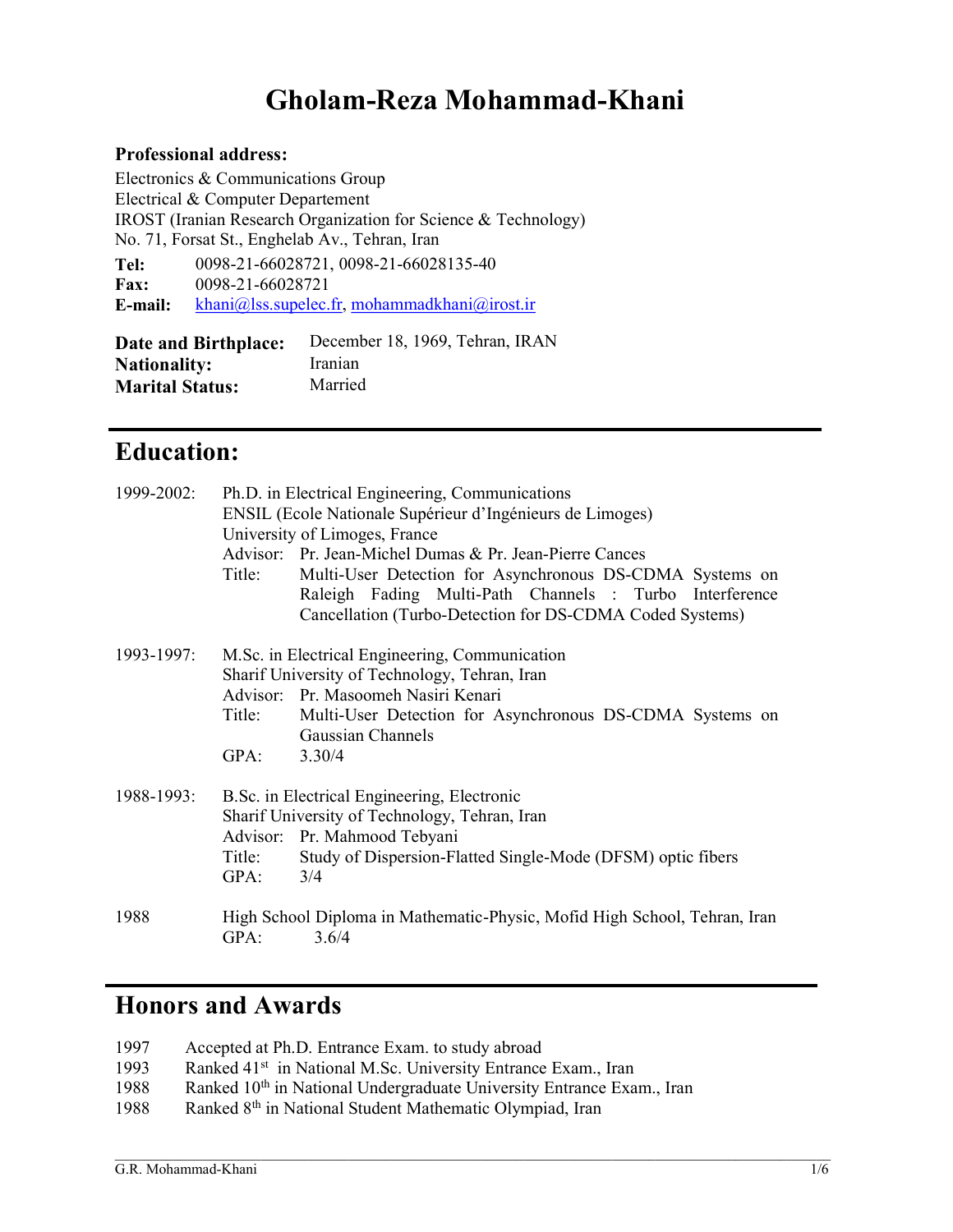## Interests

Wireless Communications (Cellular Communication, W-LAN, …) MIMO Systems and related codes, Space-Time Codes (STBC, STTC, BLAST, …) CDMA systems, Multiple Access Channel, Multi-User Detection Dirty Paper Coding for Broadcast Channels Ultra Wideband Systems (UWB), Multi-Carrier Modulation (OFDM) Information Theory, Channel & Source Coding Turbo-Decoding, Turbo-Detection, Turbo-Equalization Channel Estimation & Synchronization Satellite Communication Secure Communication, Spread-Spectrum Systems, Cryptography

# Special Skills

| Language:                    | French, English                                      |
|------------------------------|------------------------------------------------------|
| <b>Programming Language:</b> | $C/C++$ . Fortran. Basic                             |
| <b>Software Package:</b>     | Matlab, COSSAP (CoCentric of Synopsys), Orcad, Latex |
|                              | Office (Word, Excel, PowerPoint)                     |

## Research and Work Experiences

|                 | 2006-presnet Head of Electronics & Communications Group, IROST<br>Scientific Member of IROST<br>Project for Spatial Agency of Iran<br>Satellite Security Systems in Data Communication                                                                                                                                                 |  |  |  |
|-----------------|----------------------------------------------------------------------------------------------------------------------------------------------------------------------------------------------------------------------------------------------------------------------------------------------------------------------------------------|--|--|--|
|                 |                                                                                                                                                                                                                                                                                                                                        |  |  |  |
| $2006$ -present | Researcher<br>Wireless Laboratory, Sharif University of Technology<br>Some Projects on UWB and W-CDMA (3GPP)                                                                                                                                                                                                                           |  |  |  |
| 2004-2006       | LSS-Supélec (Ecole Supérieure d'Electricité), Paris<br>Post-Doctoral,<br>Project for France-Telecom R&D (Research & Development):<br>Dirty-Paper Coding for MIMO Broadcast Channels<br>Interference Cancellation at Base-Station in Downlink Cellular Systems,<br>Satellite Systems, ADSL Networks, (Data Hiding) Digital Watermarking |  |  |  |
| 2003-2004       | Post-Doctoral, LSS-Supélec, Paris<br>National Project on Robust Transmission of Video<br>Soft Decoding of Variable Length Codes (VLC), (Standard H263)                                                                                                                                                                                 |  |  |  |
|                 | National Project entitled ODEBI:<br>Collaborator: Mitsubishi, Motorola, Tamson, NewLogic and LIP6<br>High-Rate Wireless-Local Network (new generation W-LAN)<br>Optimization of physical layer in interaction with network (MAC) layer<br>Increasing transmission rate in physic layer using MIMO Systems                              |  |  |  |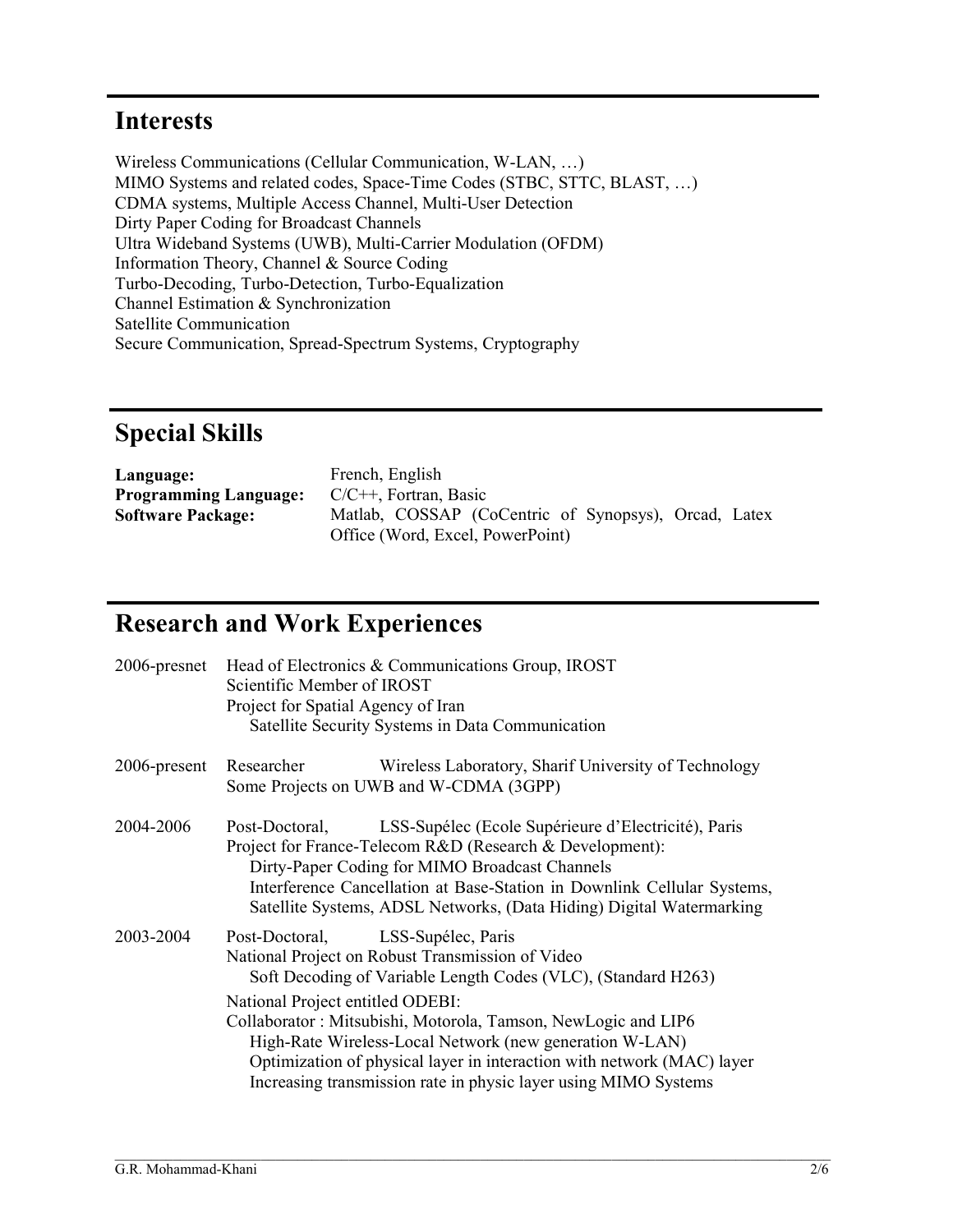| 2002-2003 | Post-Doctoral,                | ENSIL, University of Limoges, France                               |                                                                 |
|-----------|-------------------------------|--------------------------------------------------------------------|-----------------------------------------------------------------|
|           |                               | MIMO (Multi-Antenna) Systems and related coding                    |                                                                 |
|           |                               | Space-Time Coding: STBC, STTC, BLAST                               |                                                                 |
| 1999-2002 |                               | Ph.D. Researches ENSIL, University of Limoges, France              |                                                                 |
|           |                               | Project for France-Telecom R&D (Research & Development)            |                                                                 |
|           |                               |                                                                    | Interference Cancellation in CDMA-UMTS Systems (Uplink Cellular |
|           |                               | Systems) on Multi-Path Rayleigh Fading Channel                     |                                                                 |
| 1996-1998 |                               | Project author for expansion of radio-diffusion                    | IRIB, Tehran, IRAN                                              |
| 1994-1998 | Technique Advisor of Projects |                                                                    |                                                                 |
| 1994-1998 | <b>Technical Expert</b>       |                                                                    |                                                                 |
| 1996      |                               | Course of ITU/ABU on Spectrum Conducting and Planning of Frequency |                                                                 |

# Teaching Experiences

### Teaching assistant:

| 2004-2006 | <b>Analogical Communication Systems</b><br>Digital Signal Processing | University of Paris XI<br>University of Paris VI |
|-----------|----------------------------------------------------------------------|--------------------------------------------------|
| 2004-2005 | <b>RF</b> Transmission                                               | University of Paris VI                           |
|           | Digital Signal Processing                                            | University of Paris XI                           |
| 2003-2004 | Introduction to Digital Communication                                | University of Paris VI                           |
|           | <b>Digital Communication Systems</b>                                 | University of Paris VI                           |
|           | Digital Signal Processing                                            | University of Paris VI                           |
|           | Microprocessor Architecture                                          | EFREI-Villejuif                                  |
| 2002-2003 | Informatics, $C++$                                                   | ENSIL, University of Limoges                     |
|           | <b>Signal Processing</b>                                             | <b>ENSIL, University of Limoges</b>              |
|           | <b>COSSAP</b> Software                                               | ENSIL, University of Limoges                     |
| 1994-1995 | <b>Stochastic Process</b>                                            | Sharif University of Technology                  |
|           | <b>Fundamentals of Electrical Engineering</b>                        | Sharif University of Technology                  |
| 1993-1994 | Probability and Statistics for Engineering                           | Sharif University of Technology                  |

COSSAP: Professional software package to realize simulations of digital telecommunications systems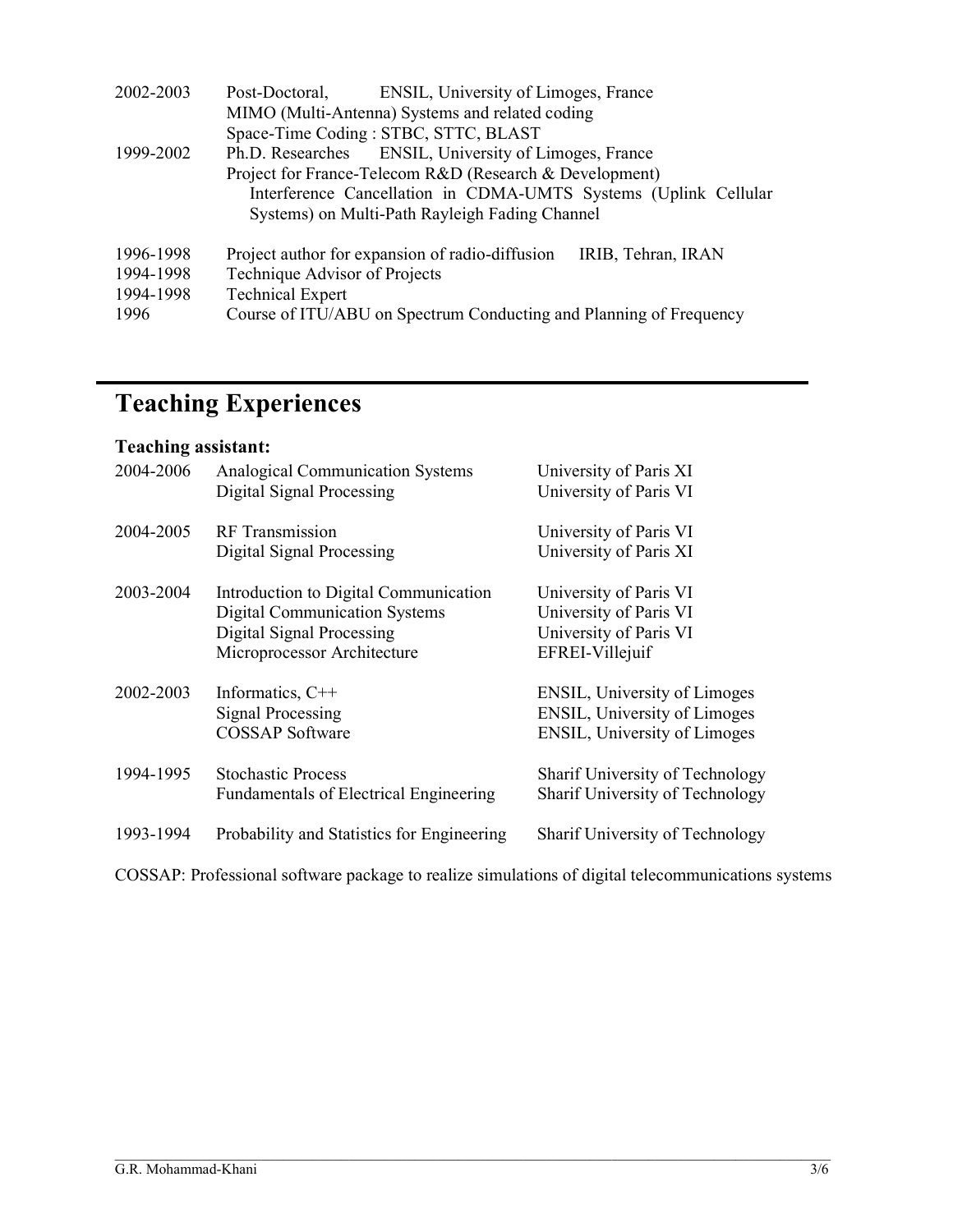# Publication and Presentation

Journal Paper:

- G. R. Mohammad-Khani, M. Kieffer and P. Duhamel, "Simplification of VLC Tables with Application to ML and MAP Decoding Algorithms," IEEE Transactions on Communications, vol. 54, no. 10, pages 1835-1844, October 2006
- G. R. Mohammad-Khani, V. Meghdadi and J. P. Cances, " New Accurate Upperbounds for Maximum Likelihood Decoder of STBC," IEE Proceeding Circuit, Devices and System, vol. 153, no. 4, August 2006, pages 307-314
- J.P. Cances, G.R. Mohammad-Khani and V. Meghdadi, "Turbo Interference Mitigation in Layered Space-Time MIMO Uplink with TTCM (Turbo Trellis Coded Modulation)," Wireless Personal Communication, vol. 37, no. 1-2, pages 105-121, April 2006.
- G. R. Mohammad-Khani, V. Meghdadi and J. P. Cances, "Maximum Likelihood Decoding Rules for STBC: Generalized Framework for Detection and Derivation of new Accurate Upperbounds," Annals of Telecommunications, tome 59, n° 9-10, September-October 2004
- J.P. Cances, G.R. Mohammad-Khani and V. Meghdadi, "Turbo Soft Interference Cancellation for Coded CDMA," Annals of Telecommunications, tome 56, n° 7-8, pages 422-433, July-August 2001
- G.R. Mohammad-Khani, C. M. Lee, M. Kieffer and P. Duhamel, "Treillis à complexité réduite pour le décodage de codes à longueur variable," Selected for Special Issue of French Scientific Journal 'Traitement du Signal' on GRETSI 2005

## Conferences Presentations:

#### International Conferences:

- G. R. Mohammad-Khani, S. Lasaulce, J. Dument "DPC vs TDMA with Practical Coding Technique," IEEE Conference ISSPIT 2006, August 27-30, Vancouver, Canada
- G. R. Mohammad-Khani, S. Lasaulce, J. Dument "About the Performance of Practical Dirty Paper Coding Schemes in Gaussian MIMO Broadcast Channels," IEEE Workshop SPAWC 2006, July 2-5, Cannes, France.
- G. R. Mohammad-Khani, S. Lasaulce, J. Dument "DPC vs TDMA with practical coding technique," IEEE Conference ISSPIT 2006, August 27-30, Vancouver, Canada
- G. Ferre , M. J. Syed, J.P. Cances, V. Meghdadi and G.R. Mohammad-Khani, "Turbo EM Based Equalization for Multi-User Multi-Carrier Space Time System, " Malaysia International Conference on Communications and International Conference on Networks,  $7<sup>th</sup>$  MICC & 13<sup>th</sup> ICON IEEE Conferences, pp. 440-445, Malaysia, November 16-18, 2005.
- M. J. Syed, G. Ferre, J.P. Cances, V. Meghdadi and G.R. Mohammad-Khani "A New Transmit Preprocessing Technique for Multiuser MIMO Downlink Communications," 11th European Wireless Conference 2005, Nicosia, Cyprus, April 10-13, 2005
- M. J. Syed, V. Meghdadi, G. Ferre, J.P. Cances, J.M. Dumas and G.R. Mohammad-Khani "Multi-User Detection in OFDM STBC for High Rate Uplink Application," WCNC 2005 (Wireless Communications and Networking Conference) IEEE Conference, New Orlean, March 13-17 2005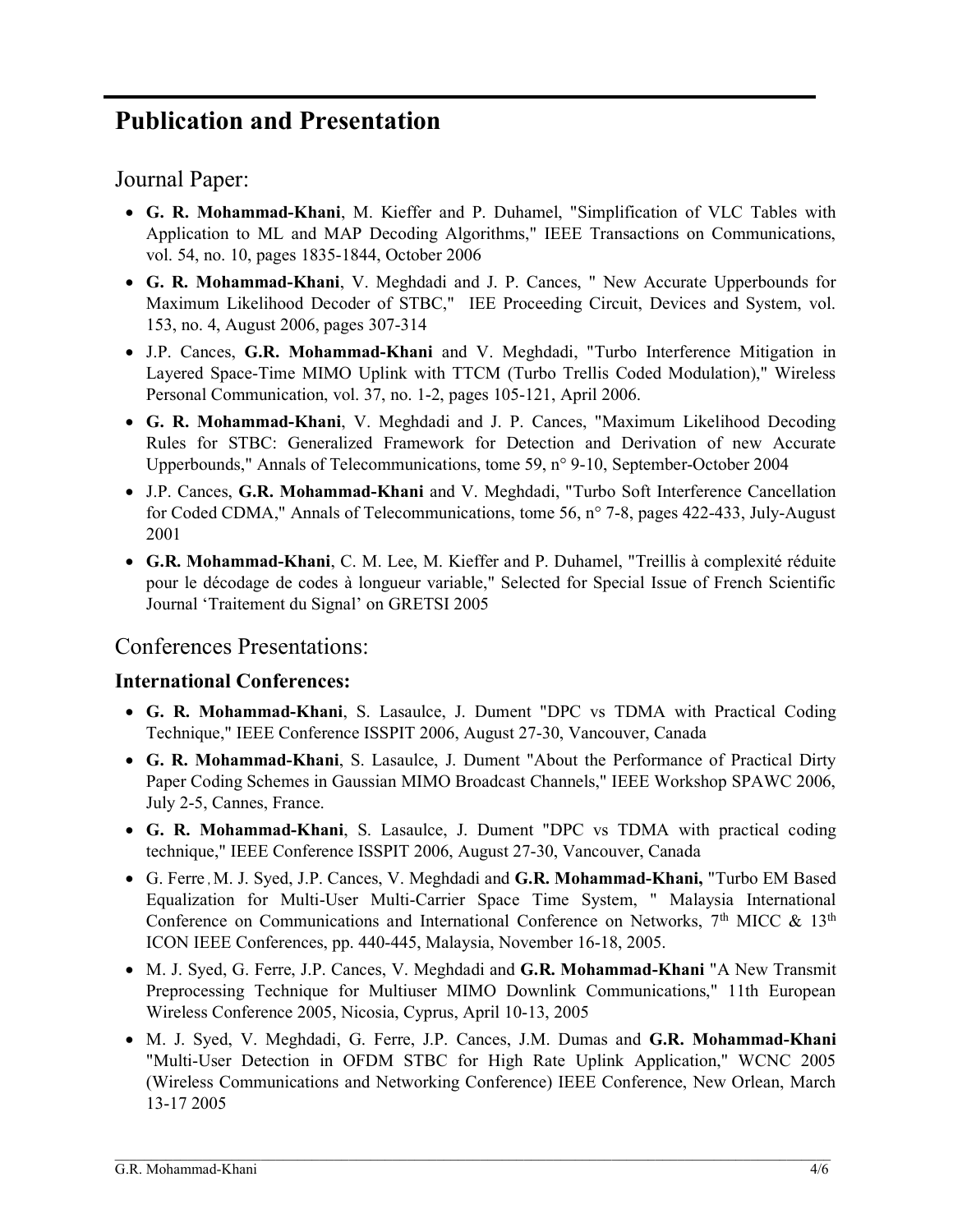- M. J. Syed, G. Ferre, J.P. Cances, V. Meghdadi and G.R. Mohammad-Khani "Multi-User Space Time Diversity System Design for Uplink Multi-Carrier CDMA," International Conference on Signal Processing and Communications SPCOM 2004 IEEE Conference, Bangalore (India) December 11-14 2004
- M. J. Syed, G. Ferre, J.P. Cances V. Meghdadi and G.R. Mohammad-Khani "Performance of LDPC Based Multi-User Space-Time Diversity System Design for Uplink-Multicarrier CDMA" International Symposium on Intelligent Signal Processing and Communication Systems ISPACS 2004 IEEE Conference, Seoul (Korea) November 18-19 2004
- J.P. Cances, G.R. Mohammad-Khani and V. Meghdadi "A New Based Equalizer Multistage Multiuser Detector for Asynchronous DS-CDMA Systems," 13<sup>th</sup> IST Mobile & Wireless Communications, Lyon, France, June 27-30 2004
- G.R. Mohammad-Khani, V. Meghdadi, J.P. Cances and L. Azizi "Maximum Likelihood Decoding Rules for STBC: Generalized Framework for Detection and Derivation of new Accurate Upperbounds," ICC2004 IEEE Conference, Paris, June 20-24 2004.
- G.R. Mohammad-Khani, J.P. Cances, M.J. Syed and V. Meghdadi "PIC Multiuser DS-CDMA Detection together with EM Channel Estimation," APCC2003 (The 9<sup>th</sup> Asia-Pasific Conference on Communication) IEEE Conference, Malasyia, September 21-24 2003.
- M.J. Syed, G.R. Mohammad-Khani, J.P. Cances and V. Meghdadi "LDPC-Based Space-Time Coded OFDM Systems Performances over Correlated Fading Channels," APCC2003 (The 9<sup>th</sup> Asia-Pasific Conference on Communication) IEEE Conference, Malaysia, September 21-24 2003.
- G.R. Mohammad-Khani, J.P. Cances, M.J. Syed and V. Meghdadi "Successive Interference Cancellation for DS-CDMA Systems Together with EM Channel Estimation," ICASSP2003 "Student Forum", IEEE Conference, Hong Kong, April 2003.
- J.P. Cances, G.R. Mohammad-Khani and V. Meghdadi "Adaptive Multi-shot Multiuser Detection for Asynchronous MC-CDMA Using Bootstrap Algorithm," IEEE Irish Signals and Systems Conference (ISSC2002), June 2002.
- G.R. Mohammad-Khani, J.P. Cances and V. Meghdadi "Turbo TCM and Transmit Antenna Diversity in Multipath Fading Channels with CSI PSAM," ICASSP2002 IEEE Conference, Orlando, May 2002.
- G.R. Mohammad-Khani, J.P. Cances and V. Meghdadi "Application of Turbo Soft Interference Cancellation and Synchronous Equivalent Model of Multi-Shot for Coded Asynchronous DS/CDMA," Wireless Design Conference (WDC2002), London May 2002.
- J.P. Cances, G.R. Mohammad-Khani and V. Meghdadi "Turbo-TCM for STBC in Multipath Fading Channels," Wireless Design Conference (WDC2002), London May 2002.
- J.P. Cances, V. Meghdadi and G.R. Mohammad-Khani "Turbo-TCM and Transmit Antenna Diversity in Multipath Fading Channels," ECWT European Conference on Wireless Technologies 2001 (ECWT2001), September 2001.
- J.P. Cances, V. Meghdadi and G.R. Mohammad-Khani "Channel Estimation for Downlink Transmitting in UMTS DS-CDMA Based System," IEEE Irish Signals and Systems Conference 2001 (ISSC2001), June 2001.
- G.R. Mohammad-Khani, J.P. Cances and V. Meghdadi "Multiple Access Interference Cancellation in Multicarrier CDMA Systems using a Subspace Projection Technique," IEEE Irish Signals and Systems Conference 2001 (ISSC2001), June 2001.
- G.R. Mohammad-Khani, J.P. Cances and V. Meghdadi "Turbo Soft Interference Cancellation for Coded Asynchronous CDMA," ICASSP2001 "Student Forum", IEEE Conference, Salt Lake City, May 5-11 2001.